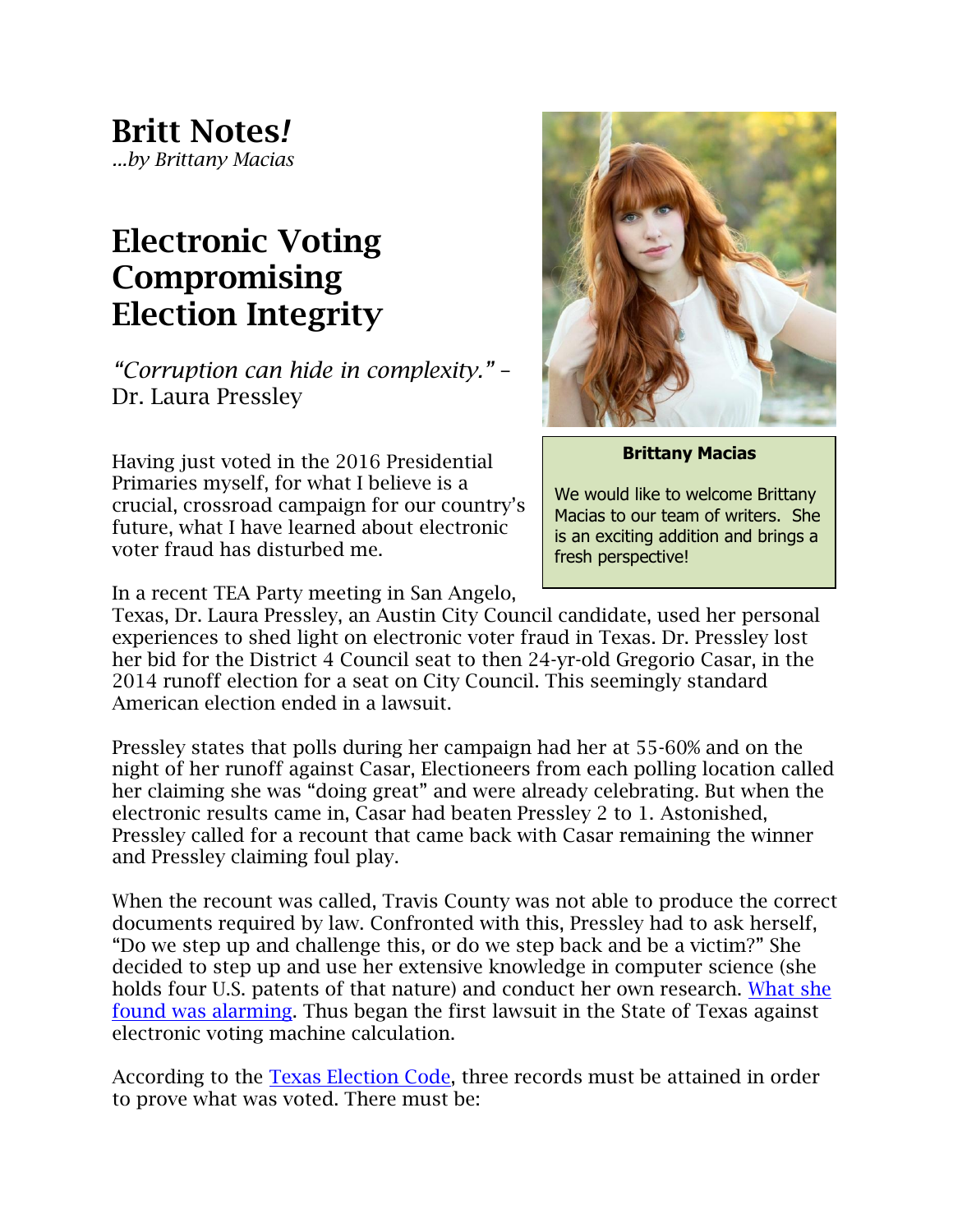- 1. Results computation/tabulation of vote totals (This comes from a computer in the county office, where memory cards from each machine are inserted.) Texas Election Code § [128.001](http://www.statutes.legis.state.tx.us/Docs/SDocs/ELECTIONCODE.pdf)
- 2. Precinct results tally must be printed, signed, and copied before leaving the building (This is a thermal tape of votes.) Texas Election Code § [66.002\(1\)](http://www.statutes.legis.state.tx.us/Docs/EL/pdf/EL.66.pdf)
- 3. Ballot images must be retained. Texas Election Code § [213.016](http://www.statutes.legis.state.tx.us/Docs/EL/pdf/EL.213.pdf)

In the Pressley vs. Casar recount, the second two items—required by law—were not used. The data was merely tabulated a second time using the same software that had been used before. The printed tapes and ballot images were not even attainable, as the Hart InterCivic machines did not store images, though the Travis County and Hart websites both declare they are capable of doing so. The tally tapes were not printed as required by the law due to a waiver issued by the Secretary of State Election Division's Keith Ingram. Ingram claimed that according to TEC § 43.007, he has authority to issue a waiving of the law requiring precincts to print tallies, though it is a Class B Misdemeanor to not print them. As Texas Senator Robert Hall states, "Without the printed tapes there is no way to validate the computerized election results. These inconsistencies in election record retention are breeding ground for election fraud and is an unacceptable practice for anyone who believes in the rule of law."

In addition to breaking the laws of Texas regarding electronic voting, Dr. Pressley and her attorney discovered occurrences within the Hart InterCivic machines' logs that happened to be eerily similar to a [corrupt hacking scenario](https://dk-media.s3.amazonaws.com/AA/AU/pressleyforaustin-com/downloads/297012/MSJ--Exhibit_A___Jacobson_Declaration.pdf) predicted in 2007 by Dr. Jeffrey Jacobson. In the audit log from the Hart InterCivic Electronic Voting Machines, a corruption error was stated as having occurred nine times. Each time, it was just before Pressley's precinct memory card was inserted into the main tabulation computer.

Despite all of these circumstances, Pressley's case was dismissed by the judge claiming "lack of evidence." She was sanctioned \$40,000 for a "frivolous lawsuit," but given the option of taking a "deal" to have her sanction renounced if she would agree to not appeal. Might I mention her opponent, Casar, was appointed ten attorneys and Dr. Pressley was appointed none, using her own savings and fundraising to pay for the court case.

One Austin, Texas citizen, Kristi Smith, had this to say concerning the matter. "As an Austin and US citizen, I have no faith in our system, especially as a US citizen. These elected officials are either out of touch with who put them in power or they think that we don't know what's best for us even if it goes against voter majority and it's time for us to wake up and smell the coffee."

What we, as Texans—as U.S. citizens—must realize is this is not Laura Pressley's case. It is *our* case. Our forefathers did not bleed and die so our vote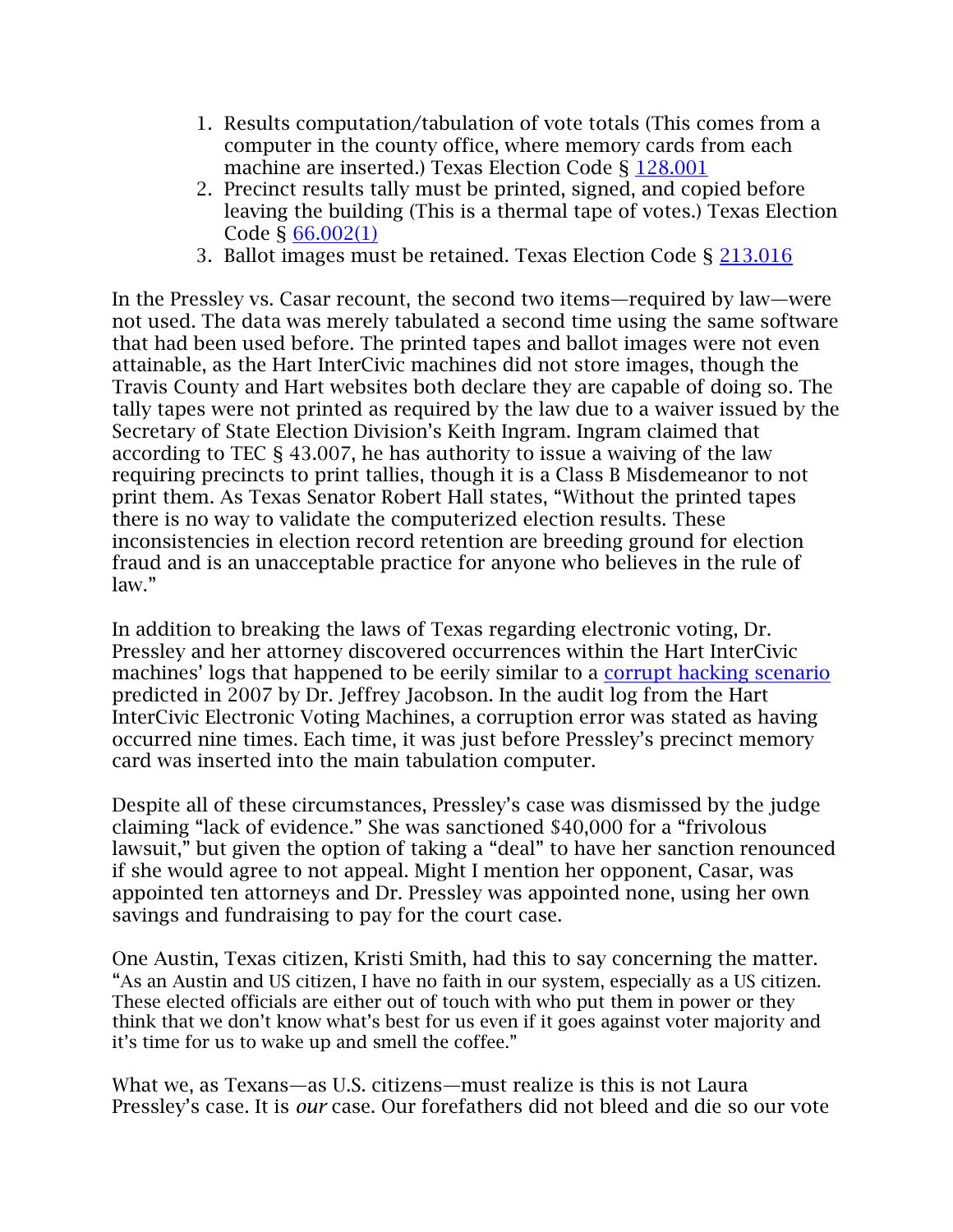could be hacked and stolen while laws are swept under a rug. Laura Pressley losing an Austin City Council election is not the grander fight. The fight is our  $15<sup>th</sup>$  Amendment right to a vote—a vote that counts. For 13 years, candidates all over the state and all over the country have been complaining about electronic voter fraud with no idea how to combat it. Laura Pressley is the first to step up to the plate willing to fight for an accurate vote. As she puts it, "If we don't have honest elections, where we can verify the result, what do we have? We have corruption... Corruption can hide in complexity." Corruption certainly is more difficult to find tucked away in computer code.

What's more, these issues are not exclusive to Travis County; it has been reported all over Texas, along with other issues such as votes being switched from one candidate on the selection screen to another candidate on the review screen.

What can we do about all of this? How can we protect our vote and ensure its accuracy the best way possible?

*[Added Information - Kat Rowoldt] Saturday, April 16th, during special training session for election judges, Tom Green County Election Administrator, Vona Hudson, reviewed with the attendees several of the issues that occurred in Bell County during the March 1st Primary that we reported on last week. She also discussed issues she had heard about in regards to Dr. Pressley's case.* 

*Since Tom Green County (TGC) holds elections with voting centers instead of individual precincts, it is necessary to have the tapes run at the Central Office when the equipment is brought in when the polls close. It can take multiple hours to run the tapes when you have voters from potentially every precinct in the county. Judges may stay at the Central Office and watch the tapes (3 copies each) being printed into the wee hours of the morning. All copies of the tape records are on file and available to be reviewed at the Elections Office.*

*On a personal note - it was a tremendous help to have attended the training that TGC does for election workers before having conducted the interviews with the people who were affected by the Bell County fiasco. The key thing that many reported to me was a lack or not enough training to prepare them to handle a variety of situations. Thank you, Vona Hudson, for your tireless work in training your election workers.]*

The following are ways to ensure your county's election processes are followed according to law:

 First, we must remember that the elected officials running our country are public servants and they work for *us*.